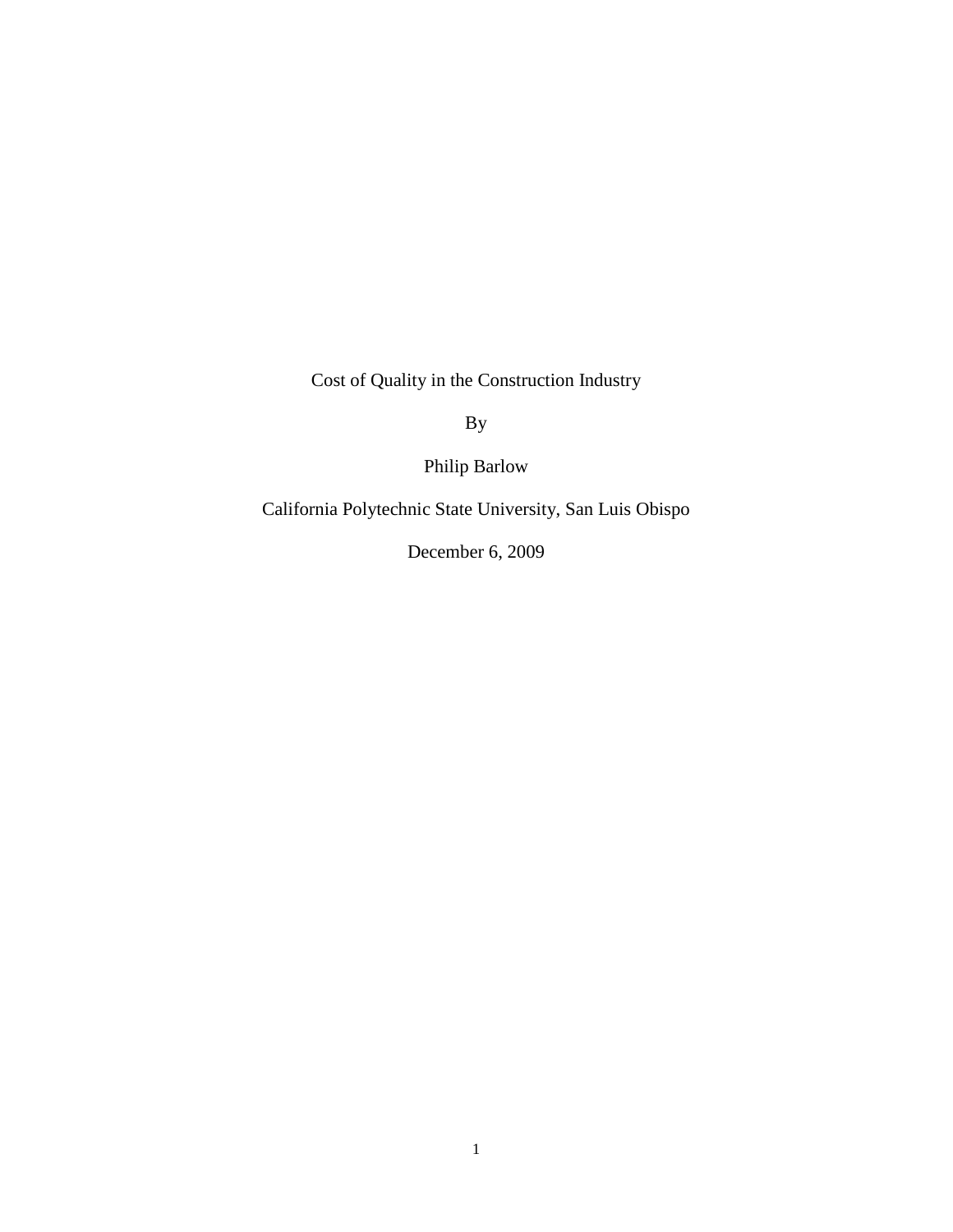# TABLE OF CONTENTS: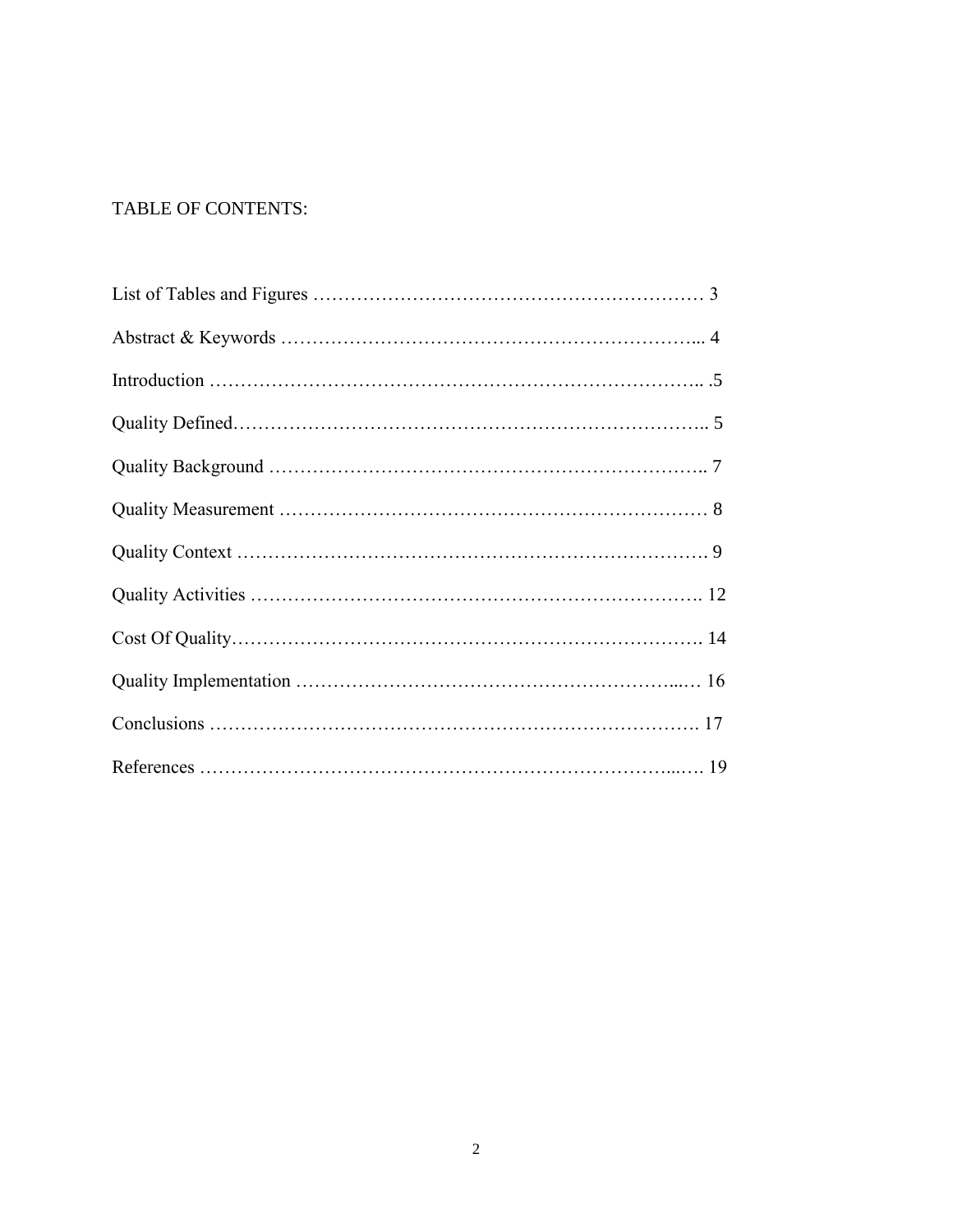# LIST OF TABLES & FIGURES:

# Table

| 1:     |  |
|--------|--|
| Figure |  |
| 1:     |  |
| 2:     |  |
| 3:     |  |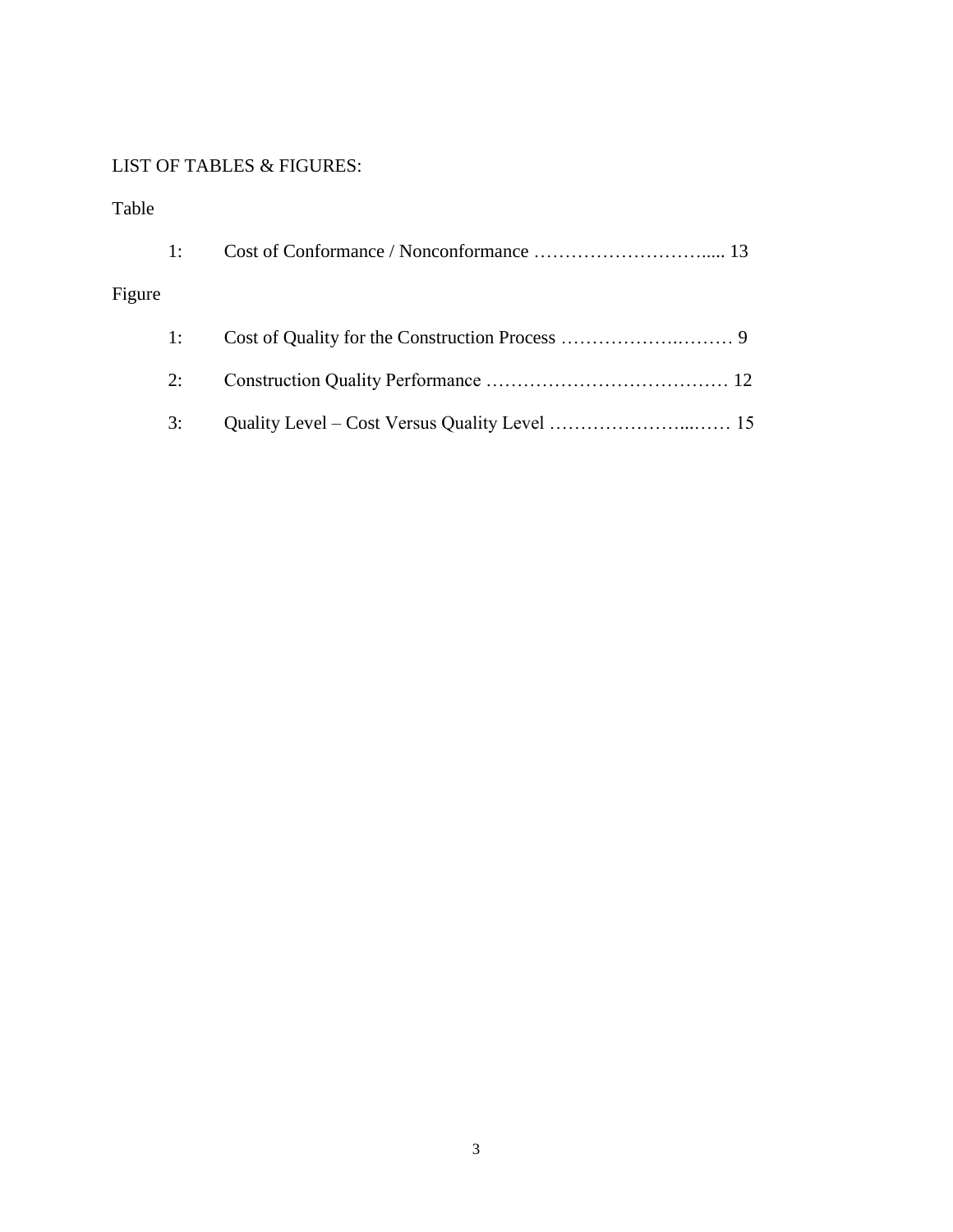#### ABSTRACT:

The construction industry needs to decrease its costs due to nonconformance by implementing an objective model for analyzing the excessive cost of poor quality and the overall savings realized from good quality. Direct cost estimates from rework in commercial building construction average about 5%. A simple calculation based on U.S. construction industry expenditures of \$1.246 trillion in 2007 reveals that \$62 billion is wasted just on the direct cost construction rework alone!

The term quality can be applied in many different ways to various aspects of the construction process. This paper proposes a model which helps illustrate how the various elements of the cost of quality (COQ) might be employed by the general contractor within the construction project itself. Several traditional COQ theories are applied, compared, and contrasted as they relate to the construction industry; particularly conforming and nonconforming quality costs.

The study concludes by suggesting possible ways of measuring the costs of construction quality and suggests that the construction industry needs to experience two true paradigm shifts. One which moves the industry from resources spent on quality non-conformance to resources spent on quality conformance; the other moves the construction business perspective from thinking in a quality compliance mode to an actual quality performance mode.

KEYWORDS: Construction, Quality, Cost of Quality, Quality Control, Quality Assurance,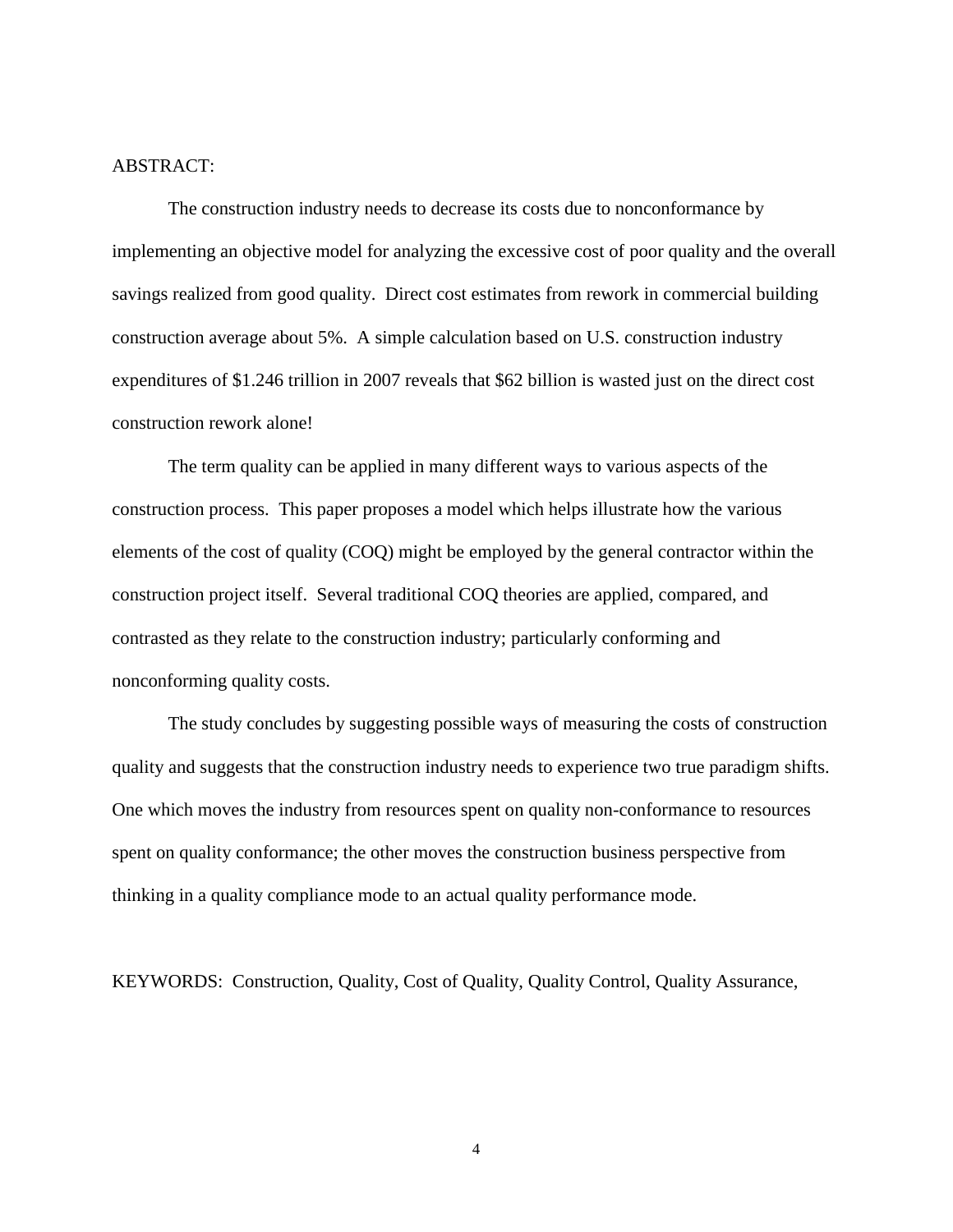## INTRODUCTION:

The capital expended by construction companies as a result of poor quality (or the savings realized from good quality) are, for the most part, being ignored by the industry. Part of the reason for this lack of attention is likely a natural aversion to the unknown or unquantifiable. Failure to face quality cost issues is certainly not due to its lack of importance. The significance of quality costs versus other costs incurred on a construction project is evident from various research studies. Authors such as Crosby (1980), Juran (1999), and Campanella (1999) have postulated that quality costs can soar as high as 20% of construction costs. In industrial construction, the direct costs of rework (termed deviations) can be as high as 12% of total costs (Burati and Farrington, 1987). Direct cost estimates from rework on commercial building construction are more conservative, averaging about 5% (CII, 2005). Based on this more conservative estimate, a simple calculation based on U.S. construction industry expenditures of \$1.246 trillion in 2007 (Bureau of Economic Analysis, 2009), reveals that \$62 billion is wasted on the direct cost of rework alone. Rework is only one relatively simplistic aspect of nonconformance cost of quality (COQ). This study, among other things, attempts to provide the reader a comprehensive view of all the COQ categories and subcategories as they relate to the construction industry.

#### QUALITY DEFINED

The construction industry continually struggles with the term quality, partially due to its inability to properly define it. Construction management is traditionally broken down into four primary categories: cost, schedule, safety and quality. The first three are well understood and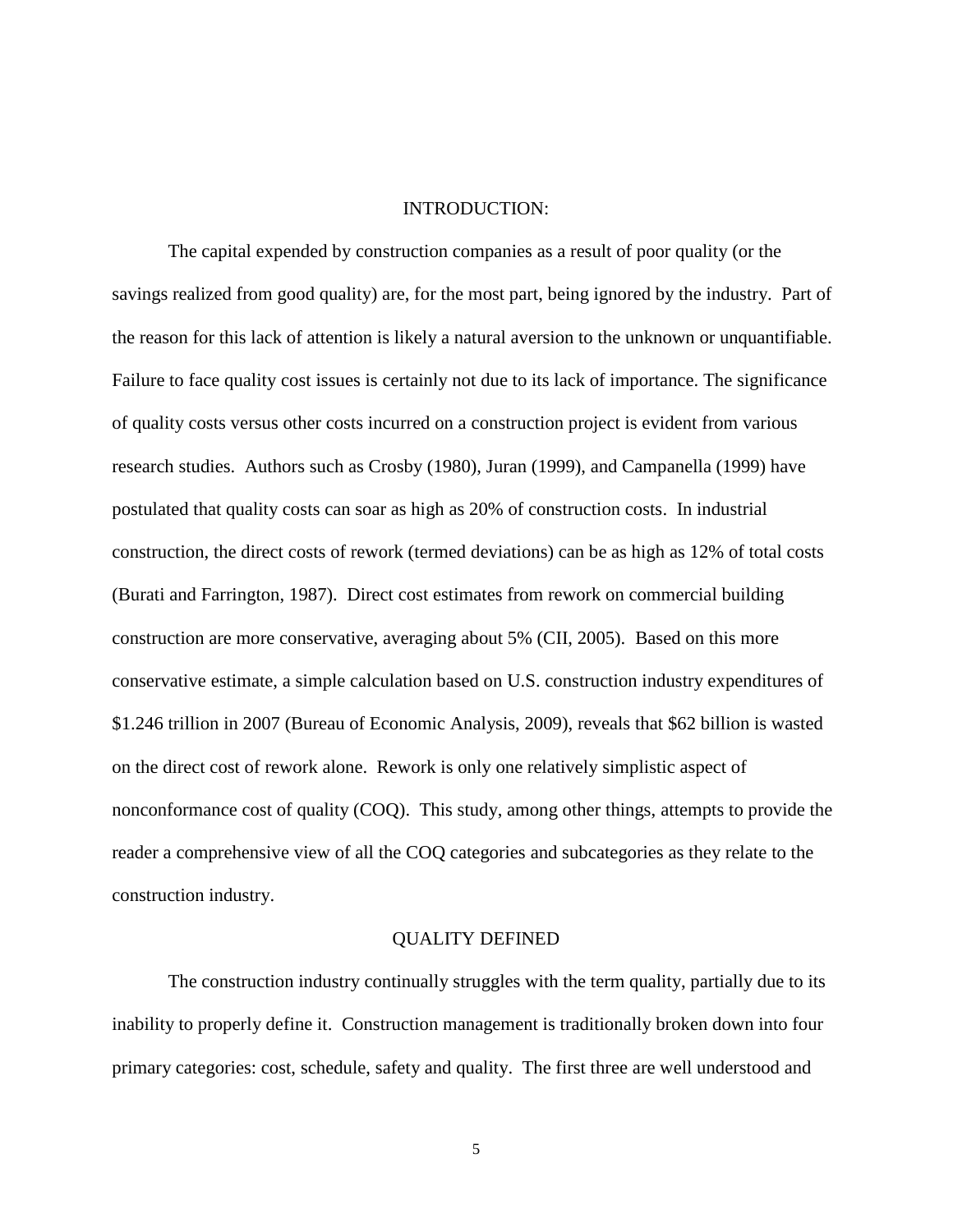clearly defined by the construction industry, but the term "quality" continues to be treated like a mystery. When a project's costs go over budget, when the schedule is delayed, or when someone gets injured on the jobsite, these concepts are simply understood and their cost can easily be quantified. However, when a project experiences poor quality, the term is less explicit and can be understood in a variety of ways depending on one's perspective. Quality for a construction project can denote several different meanings and elicit numerous responses. Webster's Dictionary (Guralnik, 1984) has four definitions of quality; two relate to characteristics and two refer to a degree of excellence or goodness. From this it can be presumed that "high quality" goes hand-in-hand with high material costs, esthetically pleasing design, or a high degree of functionality. These are nebulous and subjective concepts which are not easily quantifiable and depend on the person's point of view.

The American Society of Quality Control (ASQC) once defined quality as "The totality of features and characteristics of a product or service that bears on its ability to satisfy given needs" (Freund, 1995, p.51). Applying this definition of quality to the construction of a building requires identifying what the "needs" are and how they are "satisfied". From a general contractor's perspective, the quality "needs" are simply defined in the contract documents as issued by the architect and owner. The quality criteria are "satisfied" when the contractor complies, at a minimum, with said contract documents. This is in line with Crosby (1980) whose definition of quality is succinctly stated as the "conformance to established requirements." No longer are we looking at nebulous terms such as "excellence" and "goodness" but now quality can be viewed objectively and more importantly, easily measured.

To remain this simplistic in our definition of quality, some ancillary issues need to be acknowledged yet put aside for the purpose of this study. If the project delivery method is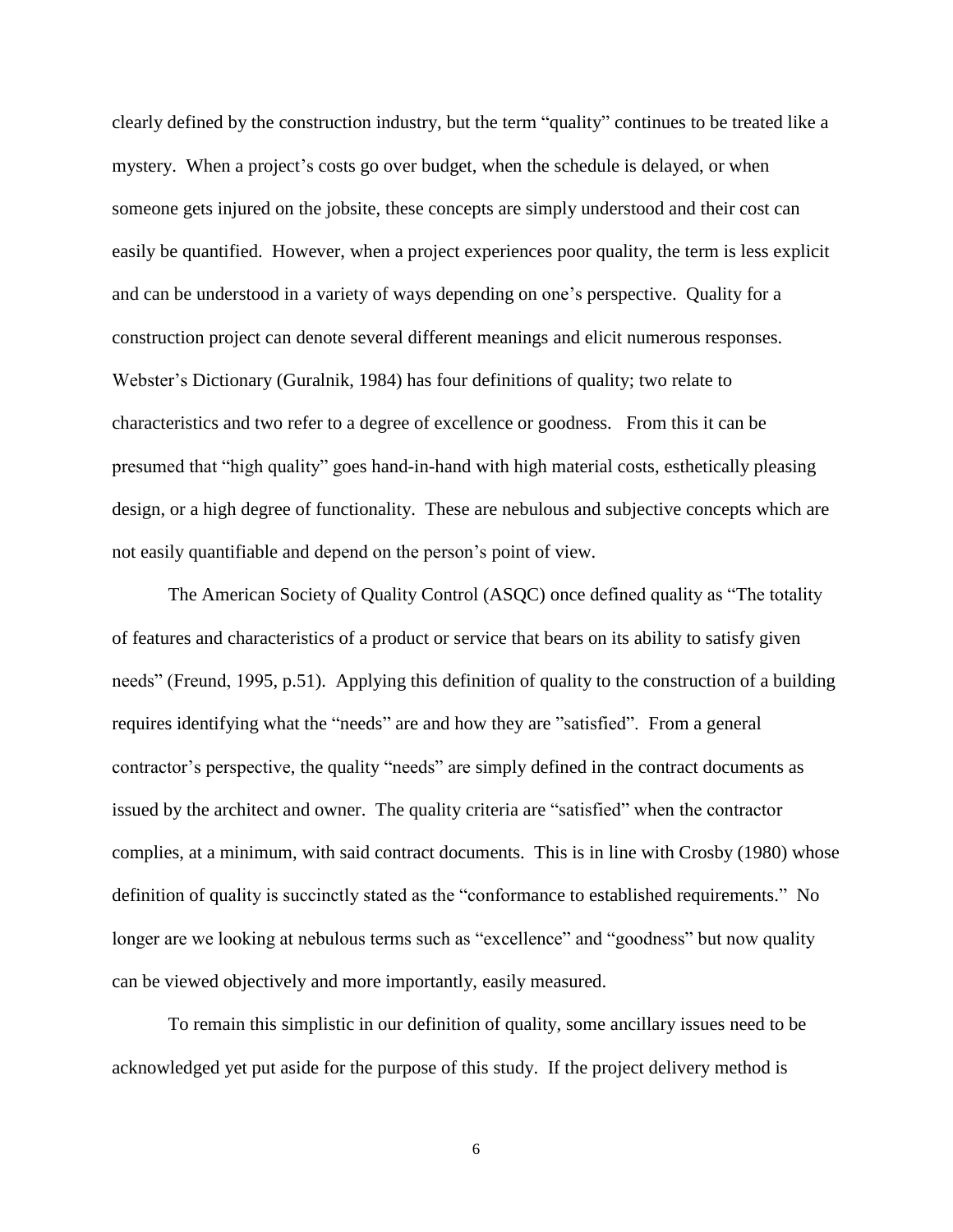integrated (IPD – Integrated Project Delivery), then the contractor is involved as either a CM-atrisk or Design-Build (DB) contractor. If this is the case, the contractor has now increased his responsibility for the project beyond simply building to a predetermined set of contract documents. This larger responsibility of design and construction quality for the entire project is not addressed here. The other acknowledgement is the assumption that the quality requirements listed in the contract documents are completely specified and not open to interpretation. While the intent of the architect may be to provide the contractor with a "complete" set of contract documents, this rarely occurs. If a project is documented properly, the cost of quality (COQ) issues due to design errors can be easily separated as they are typically well identified and segregated in the change order process.

### QUALITY BACKGROUND

Any study that focuses on quality and modern management practices must start with the two names which are synonymous with the topic, Edward Deming and Joseph Juran. Deming (1986) was an advocate of continuous quality improvement known as "The Deming Cycle." Plan-Do-Check-Act (PDCA) helps focus a company's attention and resources on continually meeting a client's needs. Deming's main concern was reducing variability to achieve conformance to the specifications. Higher quality leads to higher productivity which leads to lower costs which results in a competitive advantage. This discussion leads us back to what type of quality management system should be employed by the construction industry, which is outside the scope of this study. Juran (1999) believed it was important to directly link quality issues with bottom line costs. Linking quality, conformance and defects to dollars and profits was the only way to drive true change, thus unifying workers and senior management. It is often said that you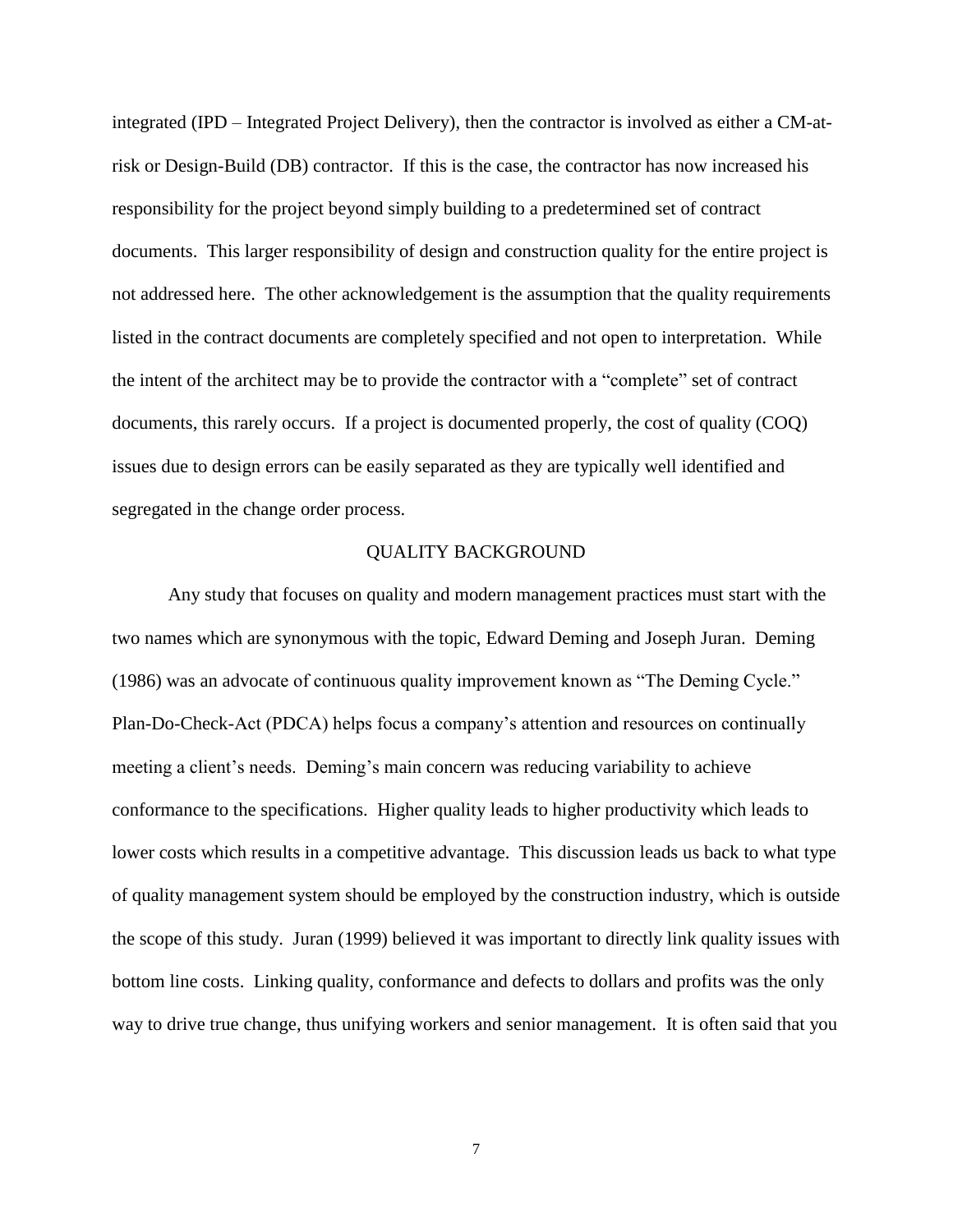can not manage what you can not measure. The concept of identifying, evaluating, measuring, and analyzing the cost of quality for the construction industry is a core concept of this study.

### QUALITY MEASUREMENT

Quality is measured by the construction industry in many different ways. McGeorge and Palmer (1997) described seven dimensions of quality as it applies to construction performance, reliability, conformance, durability, serviceability, aesthetics and perceived quality. This is a very practical definition of quality measurement and useful if one were to grade or measure levels of quality against one another. Newton and Christian (2006) looked at quantifying quality from a building life cycle cost (LCC) perspective, taking into account the effects of quality design, materials used and workmanship. This measurement of quality is more holistic and emphasizes the effects of quality on operation and maintenance costs as opposed to being construction focused. Kuprenas (2008) conducted a study on the correlation between quality measurement and project costs. This was a comparative study measuring quality relative to other factors instead of the actual cost of quality itself. All of these approaches to measuring quality are very complex and take into account, in addition to the contractor, the COQ caused by the owner, the designer and facility maintenance. The COQ by participants other than the contractor are outside the scope of this study.

To help focus our attention on the general contractor, Campanella (1999) wrote a definition of quality cost as "those which are incurred from investing in preventing noncompliance with requirements, evaluating compliance with the requirements of a product or service and failure to meet requirements." This definition leads directly to a simplified equation of COQ which makes it equal to cost of conformance (management prevention and management appraisal) plus the cost of non-conformance (internal and external failure). This perspective is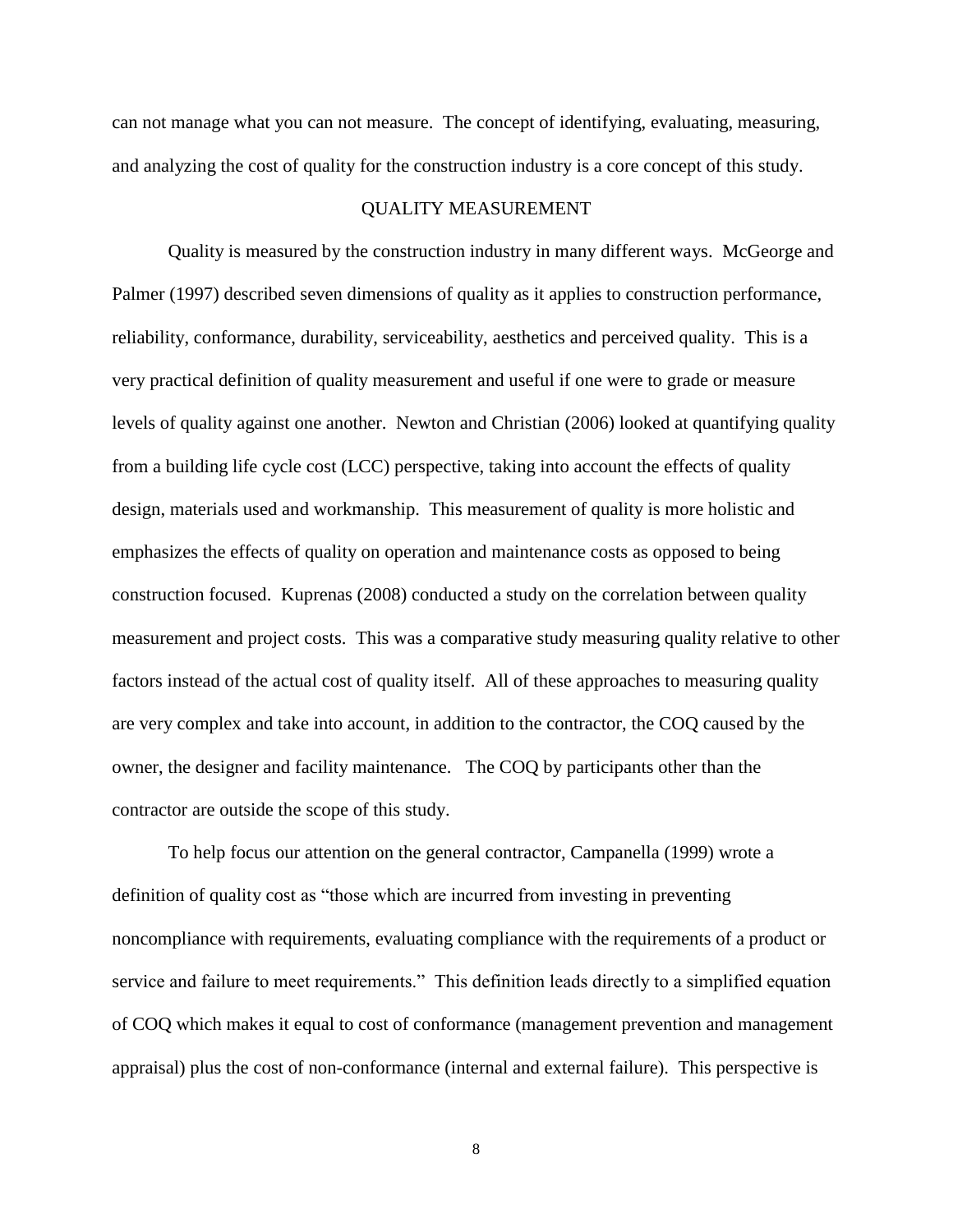further supported by Cokins (2007) whose COQ classification scheme identifies work activities as either error-free (stable), in conformance (unstable), or non-conformance (defective).

### QUALITY CONTEXT

As we have seen, applying the term "quality" to the construction industry is an extremely difficult task. Quality is a vast and multiple-meaning term which can be applied in many different ways to various aspects of the construction process. Figure 1 graphically outlines the contents of this study and shows the various facets of the construction process where the COQ might be analyzed, discussed and applied.



Figure 1: Cost of Quality (COQ) for the Construction Process.

To expedite how this study defines the COQ, it is easiest to first describe what it is not going to include. This study will not specifically address the COQ associated with the owner's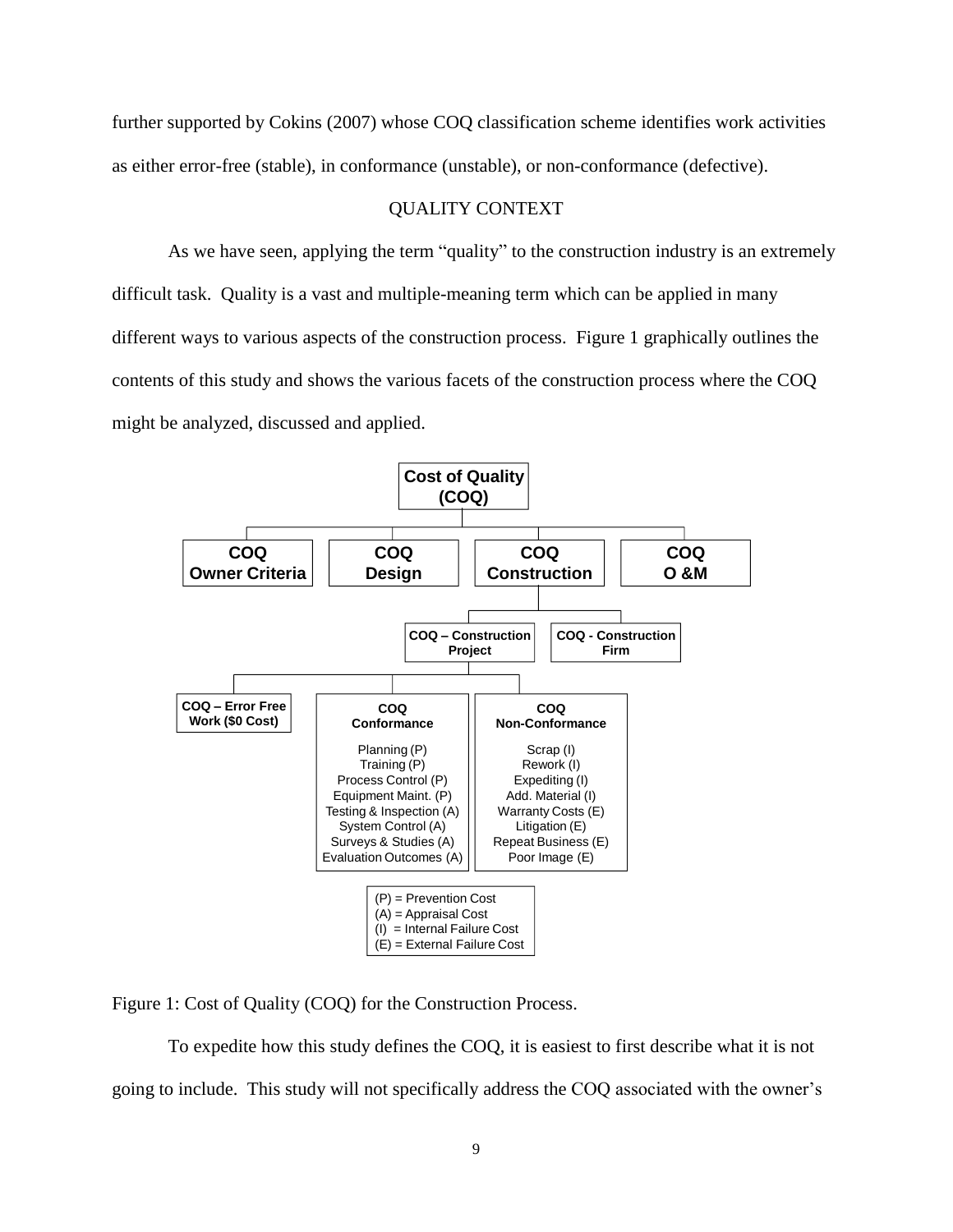criteria, the architect's design process, or the facility management  $(O&M)$  of the building. It is critical for the owner to precisely relate the design criteria and parameters of the project to the architect. If the quality of the criteria given by the owner is poor or unclear, it will certainly mean additional redesign costs for the project. Clearly the decisions made during the design process inevitably have a tremendous impact on the final quality of the building. Extensive COQ research has been done relating to the construction design process. One example among many explores the adaptation of Quality Function Deployment (QFD) for the process of project development and design (Arditi & Lee, 2003; Lee & Arditi, 2006). Poor quality operation and maintenance decisions made by the facility management team (either done cheaply or less often) will also likely result in more expensive repair costs down the road. Facility management is just another form of COQ applied to a building which has been completed and is occupied. It is acknowledged that there are significant COQ issues associated with each of these phases of the construction process and should be addressed independently from this paper.

Continuing down to the next level of Figure 1, this study does not address the COQ as it relates to the inner workings of the construction firm itself. That is not to say that there is not a major conformance COQ element within the management of a construction company. This aspect of COQ relates to the internal processes and procedures of any firm (construction or not) which occur regardless of the COQ in the field. Examples of these types of COQ include internal efficiency and accuracy issues involving documentation, management structure, safety, tracking, and scheduling systems. A firm's poor quality performance in these areas can result in significant additional expenses which are another form of COQ. For example, the quality of a firm's safety program might be very poor. As a result, the firm's accident rates will likely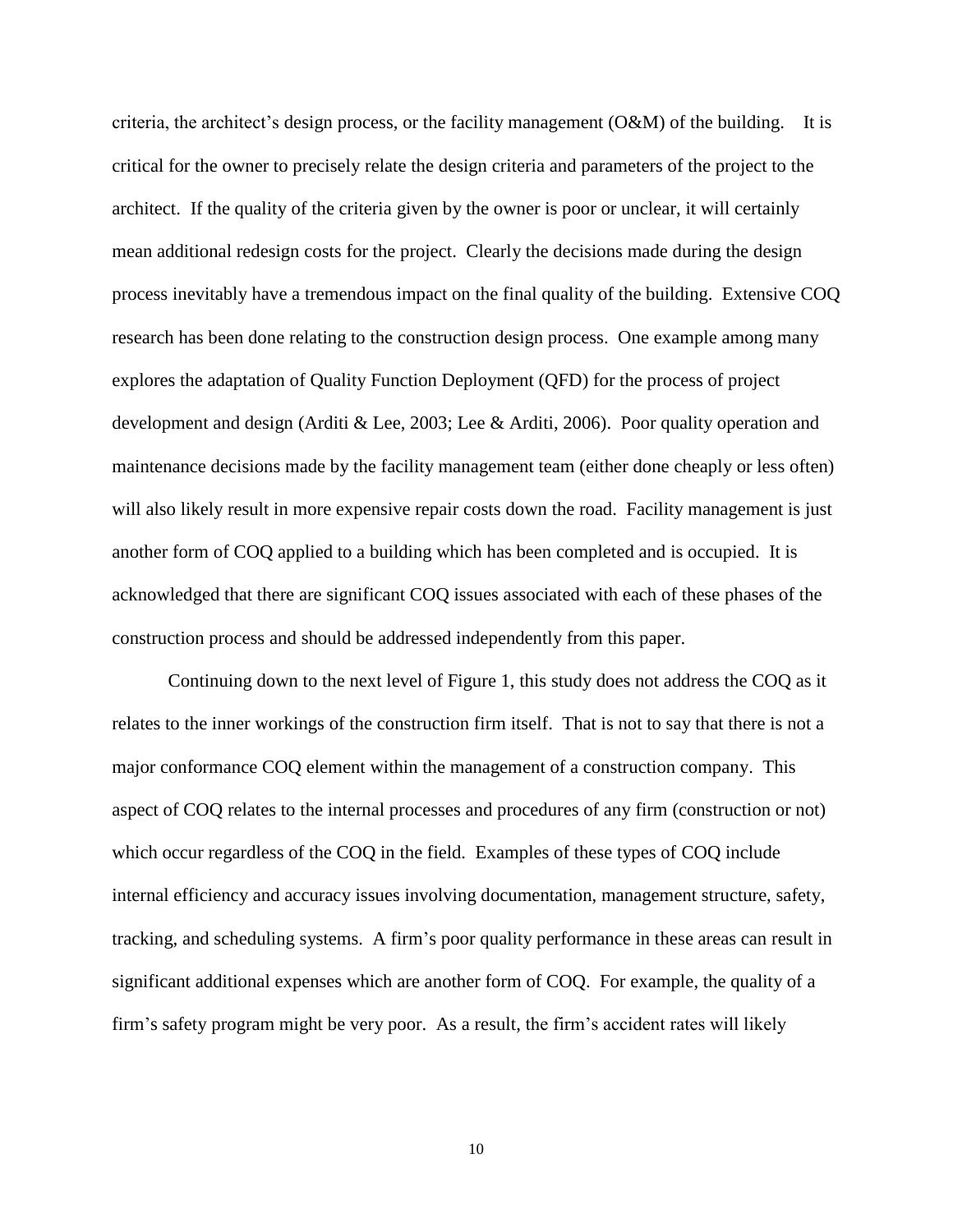increase. This is a COQ to the firm which occurs separately from the project's quality costs and is not considered in this study.

It would be remiss not to pause and make a salient point at this juncture about total quality management systems. Notice the pervasiveness with which the issue of quality is entrenched in all aspects of the construction industry. Clearly the quality management efforts put forth by a construction company will have a significant COQ effect on all aspects of the construction process. While the type of quality management system employed by a construction company is not addressed here, the impacts of any system are undoubtedly far reaching. Briefly, the types of quality management systems (or techniques) which have been applied to the construction industry include Total Quality Management (TQM), Process Cost Model (PCM), Lean Principals and, more recently, Six Sigma.

The integration of a quality management system into the management structure of a construction company is an interesting subject, one about which much research has been done and many articles written. One commonality of most quality management systems is their goal of being embraced and implemented by everyone in the company. The importance of achieving this goal becomes clear when you view it from the perspective of COQ and its widespread implications to the entire construction process. This notion is confirmed by the findings of Yasamis et al. (2002) who developed Figure 2 which identifies construction quality and contractor quality performance (CQP) related to client satisfaction. Figure 2 is similar to Figure 1 and it reinforces the entrenchment of quality in the entire construction process and identifies the importance of quality in the delivery of the construction project and in its planning, administration and culture.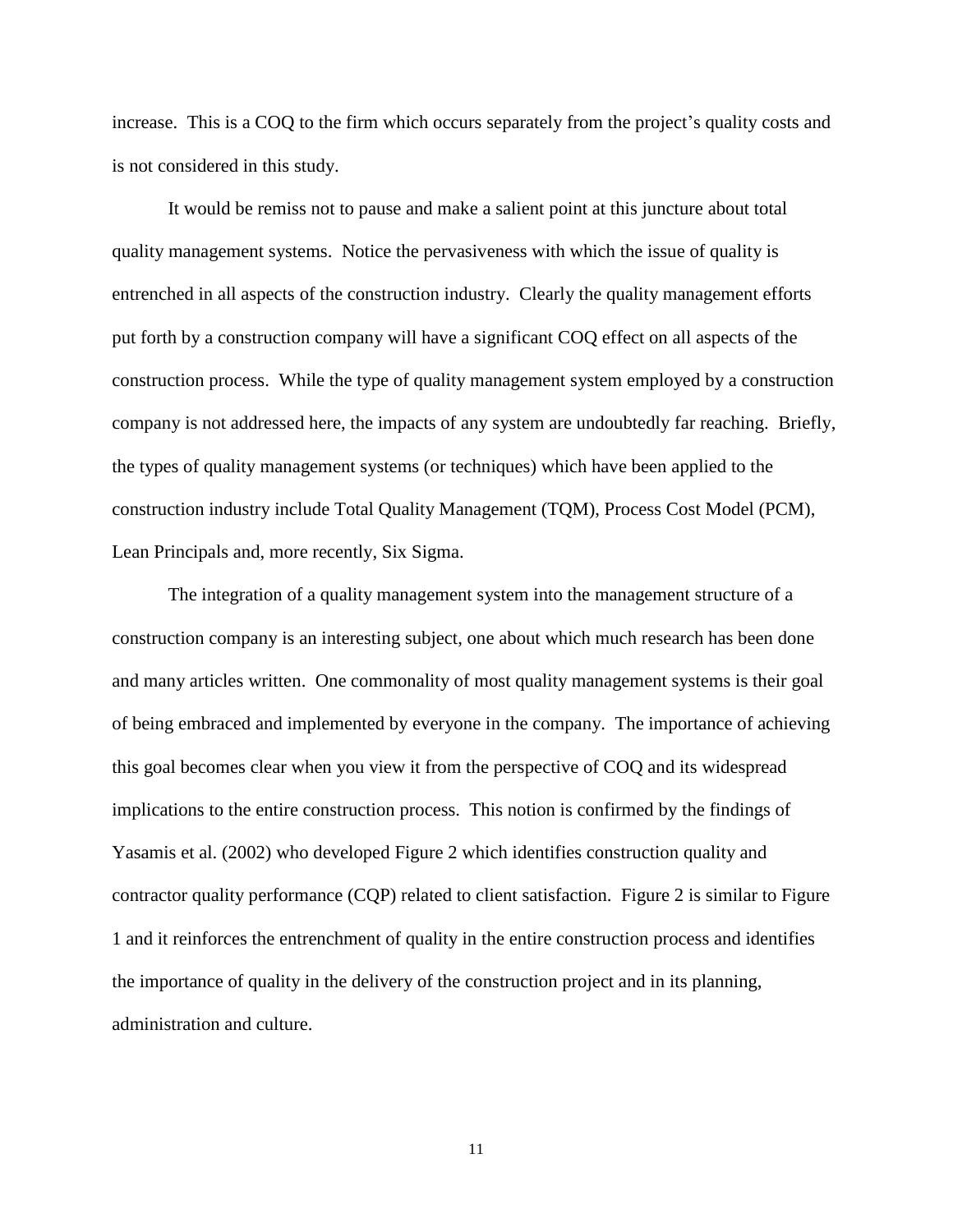

Figure 2: Construction Quality Performance (Adapted Yasamis et al. 2001)

Yasamis et al. (2001) takes a broader view of the COQ by relating it to all aspects of the building construction process. Again, Figure 1 focuses our discussion on the COQ relating directly to construction project and divides the COQ into two subcategories: COQ - Conformance which involves proactive management functions such as prevention and appraisal and COQ - Nonconformance which involves reactive responses which can manifest themselves in the form of internal or external failures. Next a more thorough discussion of the subcategories relating to a construction project's COQ is presented.

## QUALITY ACTIVITIES

Table 1 is a more detailed explanation of COQ for a construction project as referenced in Figure 1. This is by no means a complete list of COQ issues relating to construction projects but is an attempt to summarize the major issues.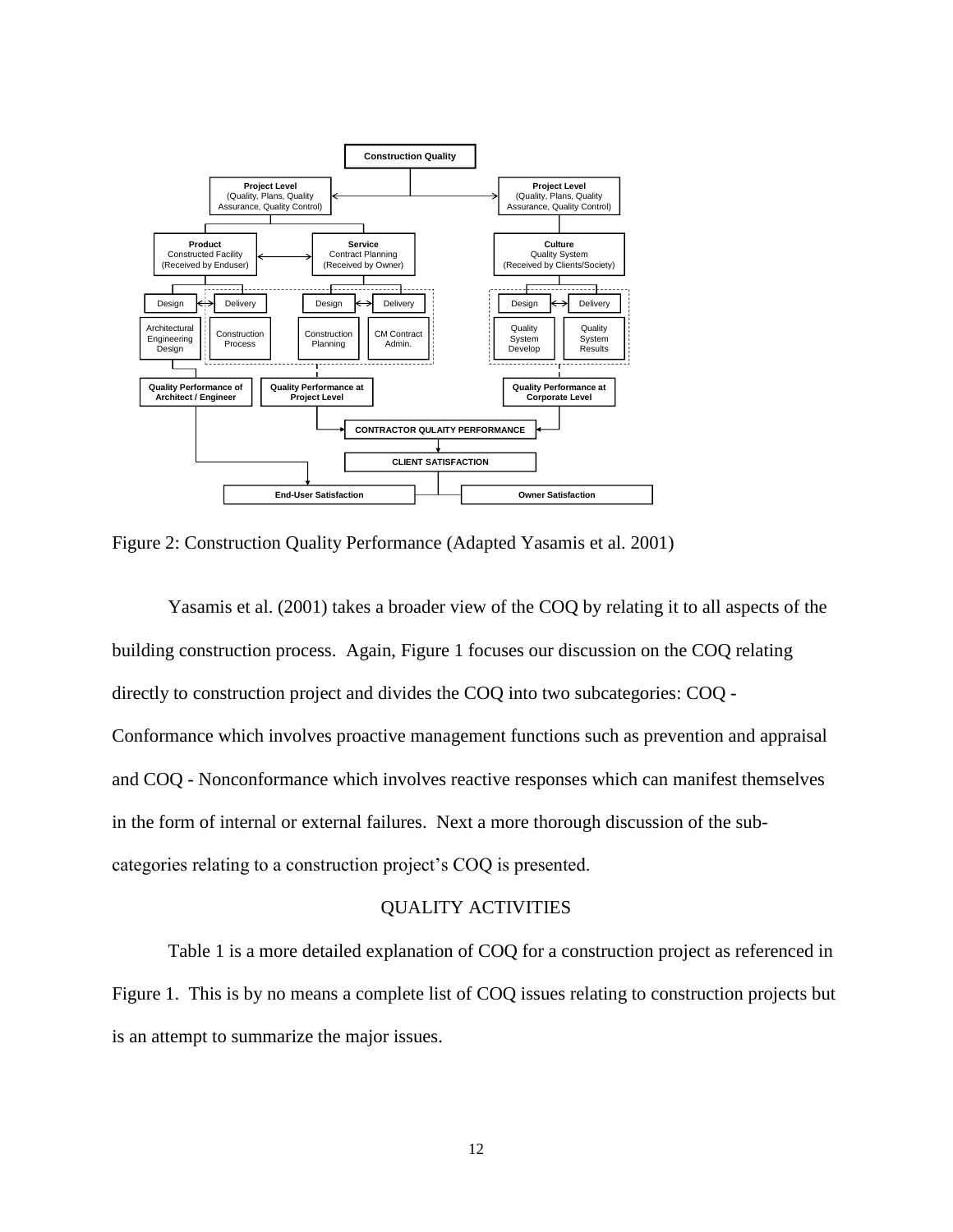Table 1 – Cost of Conformance / Nonconformance. (Adapted from Ireland 1991 and Crosby 1980)

| <b>COST OF CONFORMANCE:</b>             | COST OF NONCONFORMANCE:                       |
|-----------------------------------------|-----------------------------------------------|
| (P) Planning – pre-construction quality | $(I)$ Scrap – wasted material due to          |
| management                              | inefficient use                               |
| (P) Training- of management and field   | (I) $Rework – direct cost of poor$            |
| personnel                               | techniques or management                      |
| (P) Process System – construction       | (I) Expediting – crashing a schedule to       |
| quality management system               | make-up for lost time                         |
| $(P)$ Equipment Maintenance – proper    | (I) Additional Material – needed due to       |
| tool maintenance ensures quality        | damage or transportation                      |
| (A) Testing $&$ Inspections – in-house  | $(E)$ Warranty Costs – call-backs during      |
| and third party testing and inspections | one year warranty (defects)                   |
| $(A)$ System Process Control – cost     | $(E)$ Litigation – arbitration and/or         |
| engineer analysis and reporting work    | litigation cost                               |
| (A) Surveys & Studies – process of      | $(E)$ Repeat Business – loss of additional    |
| measuring quality success or failure    | profitable work                               |
| (A) Evaluation of Outcomes $-$ post-    | $(E)$ Poor Image – loss of potential jobs not |
| construction quality management         | considered                                    |

 $(P)$  = Prevention Cost  $(A)$  = Appraisal Cost (I) = Internal Failure Cost (E) = External Failure Cost

The COQ is often broken down into the four main categories as shown in Table 1. The

definitions for which are tailored for the building construction industry:

- Prevention costs are incurred by the contractor for activities which are undertaken to prevent internal or external non-conformance issues.
- Appraisal costs are incurred by the contractor in the process of conducting inspections, making evaluations and collecting data.
- Internal Failure costs are incurred upon the contractor due to unsatisfactory results prior to the owner's acceptance of the building (failure).
- External Failure costs incur upon the contractor when poor quality is discovered after the owner accepts the building (defect).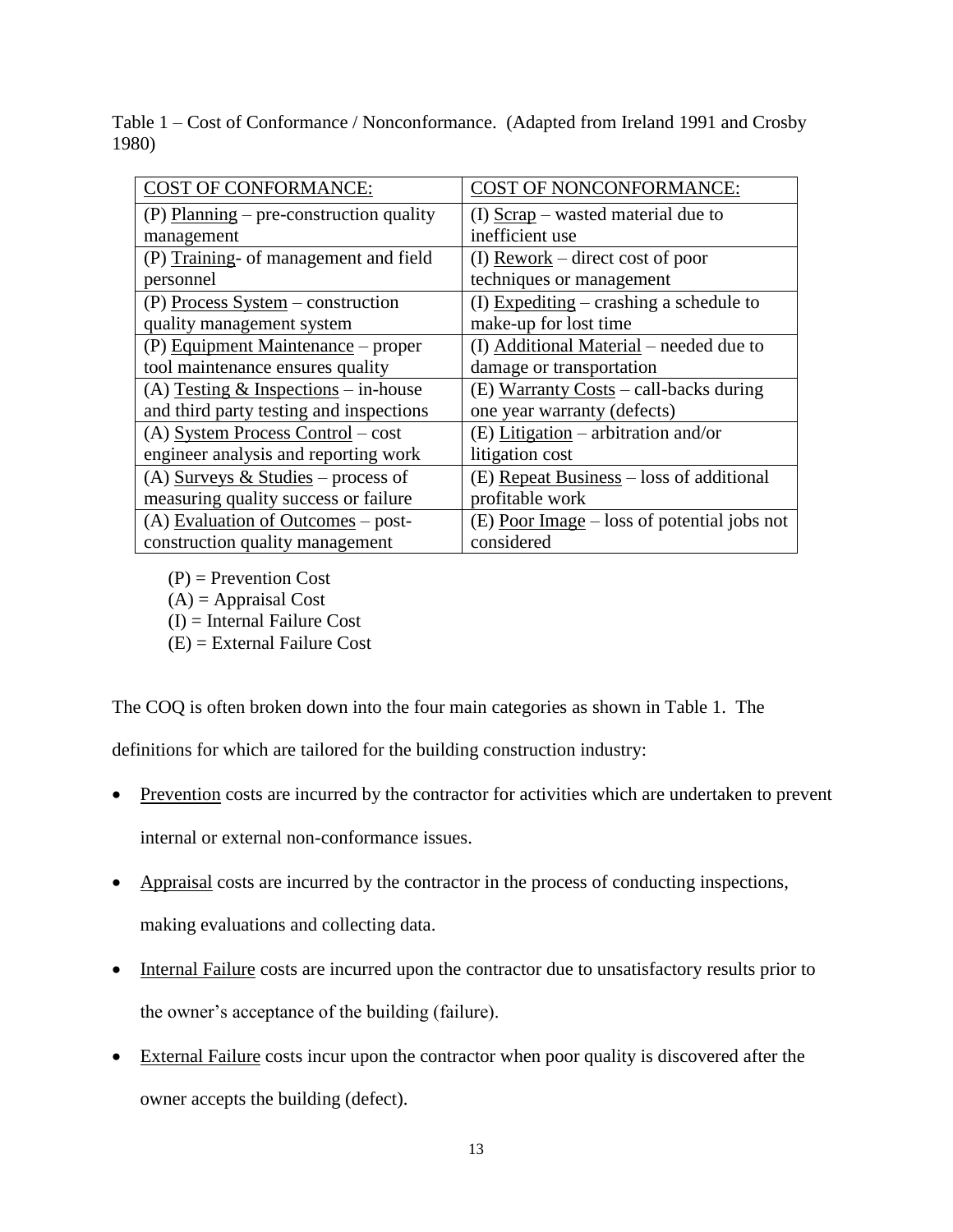Defects and failures are often used interchangeably. Atkinson (1987) clears up the confusion when he defines the two terms: "A failure is a departure from good practice, which may or may not be corrected before the building is handed over. A defect, on the other hand, is a shortfall in performance which manifests itself once the building is operational."

### COST OF QUALITY

When reviewing Table 1, short of writing a detailed evaluation or appraisal of each item, it becomes clear that the construction industry's solutions to measuring the COQ for each subcategory will vary greatly. A solution example may be as simplistic as time cards filled out by management personnel identifying the time spent on quality prevention and appraisal issues. These could provide the information needed to accurately measure the cost of many of the COQ conformance categories included under planning, training, control, measuring and evaluation costs. Another solution might be to add a couple of cost categories to existing time cards filled out by field personnel. This would assist in collecting cost data for many COQ nonconformance categories such as testing, inspections, rework, expediting, additional materials and warranty costs. There have even been attempts made by researchers to quantify the COQ for items which seem too nebulous to measure. The COQ from the loss of repeat business or poor company image leading to customer dissatisfaction is a kind of "hidden cost." Over the past several years, studies have been conducted using "probabilistic theory", "Taguchi's quality loss function", and "fuzzy logic" to quantify these types of hidden costs (Selles et al. 2008) with varying degrees of success.

Rosenfeld (2009) does an excellent job of listing in more detail some additional subcategories which might be considered in Table 1. Rosenfeld makes the distinction between COQ conformance as a "quality" expenses and COQ nonconformance as a "non-quality"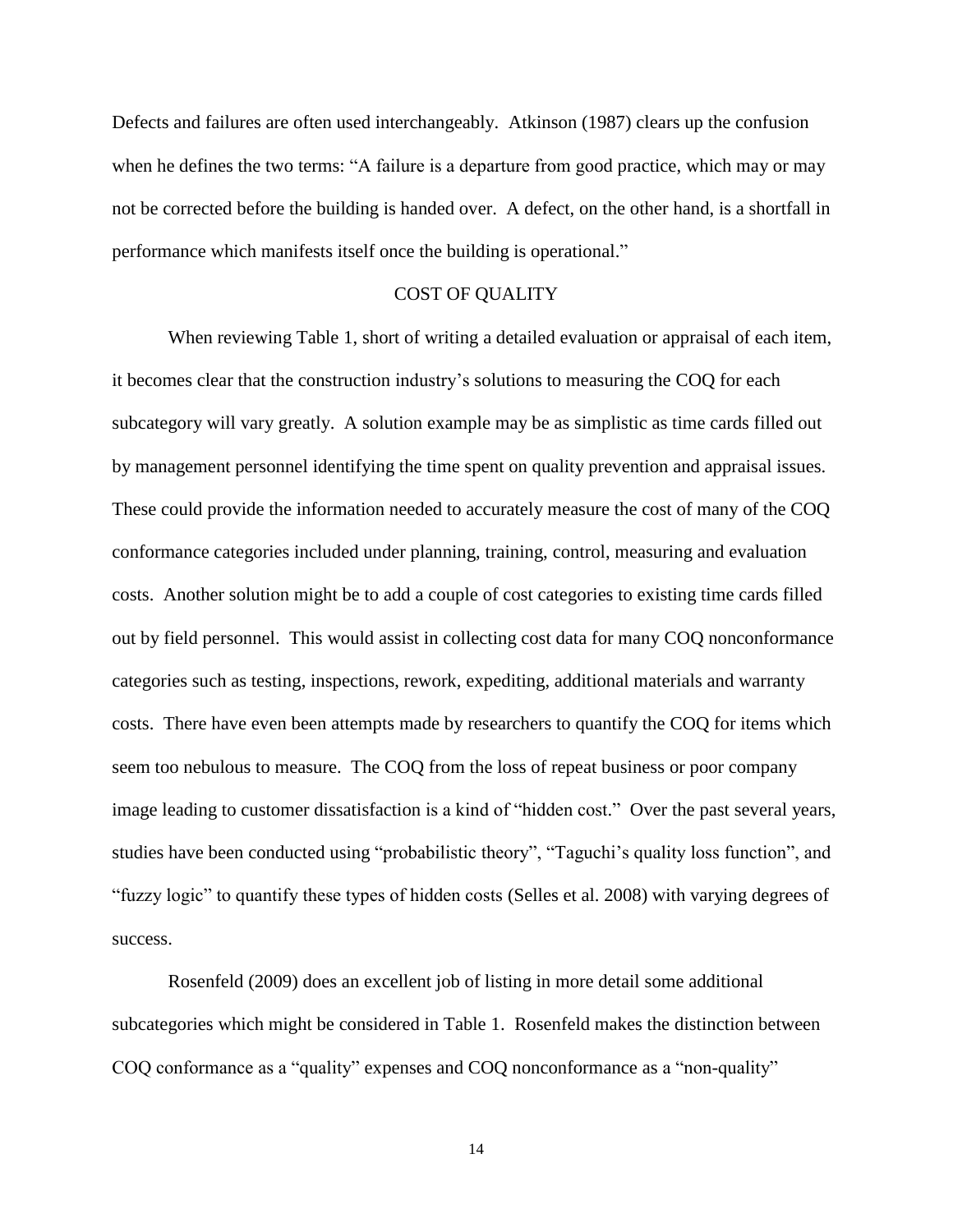expense. The more you invest in "quality" the less you can expect to waste on the cost of "nonquality". In his discussions, he emphasizes that prevention and appraisal are voluntary expenditures which can be managed by the construction company. Internal and external failures costs are involuntary expenditures and consequences which are imposed on it.

There have been many attempts to graphically depict the COQ in terms of the definitions listed above. An example of one such graph was developed by Schneiderman (1986) as shown Figure 3. Figure 3 compares quality (specifically defects) to cost.



Figure 3: Quality Level – Cost Versus Quality Level (Adapted from Schneiderman 1986)

While not perfect, this graph does clearly show how increasing resources put toward prevention and appraisal (conforming costs) not only decreases the failure cost (nonconforming costs) but also decreases the total cost of quality. Of concern in this graph is the presumed ability (in real life) to actually reach zero defects, thus eliminating all failure costs. It is improbable that a construction company would want to actually allocate enough resources to obtain zero defects.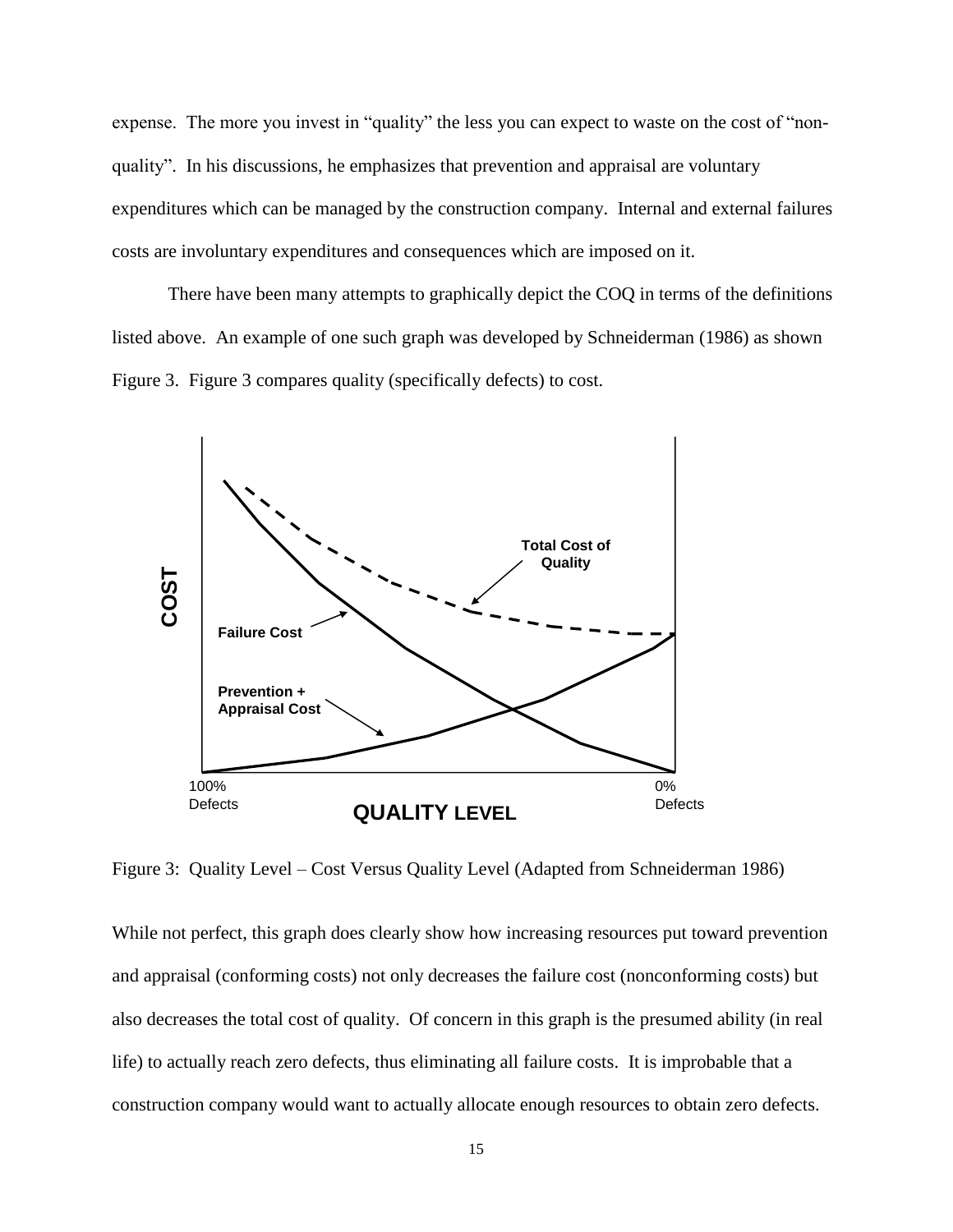This subject matter is addressed by Rosenfeld (2009), who believes there is a crucial balance in construction between COQ and cost of non-quality (CONQ).

#### QUALITY IMPLEMENTATION

Throughout this study, the importance of being able to measure the cost of quality in the construction industry and that quality is achieved by the contractor's ability to meet the customer's requirements set out in the contract documents has been emphasized. While COQ measurement is difficult, it is not impossible. Quality is not an island unto itself. There is an explicit cost and causal relationship in the construction industry between quality, schedule and cost. McConachy (1996) takes the COQ into a broader context and defines "conventional project quality (CVPQ) as meeting the customer's requirements set out in the technical specifications, the budget and the schedule" thus cementing the link between these three parameters when measuring the success of a construction project.

Finding new and inventive ways of measuring and collecting COQ data will need to be continually refined by the construction industry, customized to the needs of a particular construction company, and the goal of further construction research. While the answer to the question of "how" to measure the COQ may be uncertain," who" should attempt to answer these questions in the construction industry is easier to envision. The most cost efficient answer to who should analyze, report, and implement a COQ program for the construction contractor should be the cost engineer (McConachy, 1996). Using the existing project controls and organization of a construction company is inherently cost effective. It is also in line with a cost engineer's current duties including cost estimating, scheduling, value analysis, and earned value calculations. Utilizing a cost engineer for this task is synergistic because he/she is already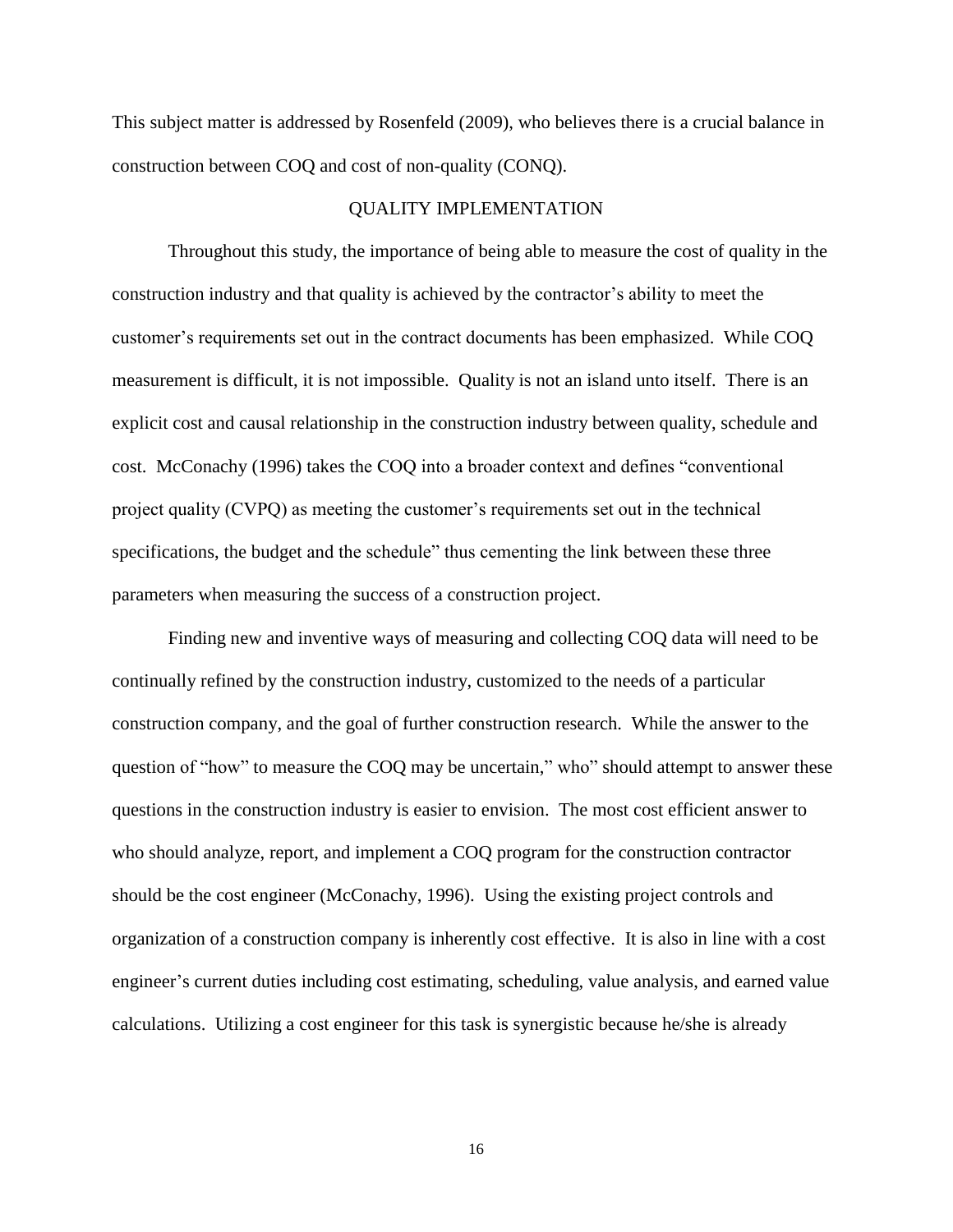involved in measuring and reporting performance related to costs and schedules; adding the cost of quality simply completes the picture of total quality management.

#### **CONCLUSIONS**

The construction industry needs to experience two true paradigm shifts; one moves the industry from resources spent on quality non-conformance to resources spent on quality conformance, and one moves the construction business perspective from thinking in quality compliance mode to actual quality performance mode.

Rosenfeld's (2009) research concluded, as reasonably expected, that "the more you invest in prevention and appraisal, the less you will have to spend on internal and external failures." Additionally his findings "demonstrate that there is a balance to be struck between the proactive cost of quality and the resulting cost of non-quality." It is generally believed that the COQ in the construction industry is currently incurred or expended by percentage in the following order: [External failure -- Internal Failure -- Appraisal – Prevention] The idea, of course, is the inherent benefits of flipping this order around.

The quality cost of conformance (prevention and appraisal) is a known amount which is manageable and limited. The quality costs of nonconformance (internal and external failure) are not manageable and are involuntarily imposed on the contractor. In addition, the consensus among many is the definable cost of nonconformance is just the tip of the iceberg (Rosenfeld, 2009) representing only a small portion of all hidden costs. Indefinable external failure costs such as the loss of repeat business and poor image are steep. This is particularly true for the construction industry as it is a community which is infinitely small and which has a memory that is particularly long.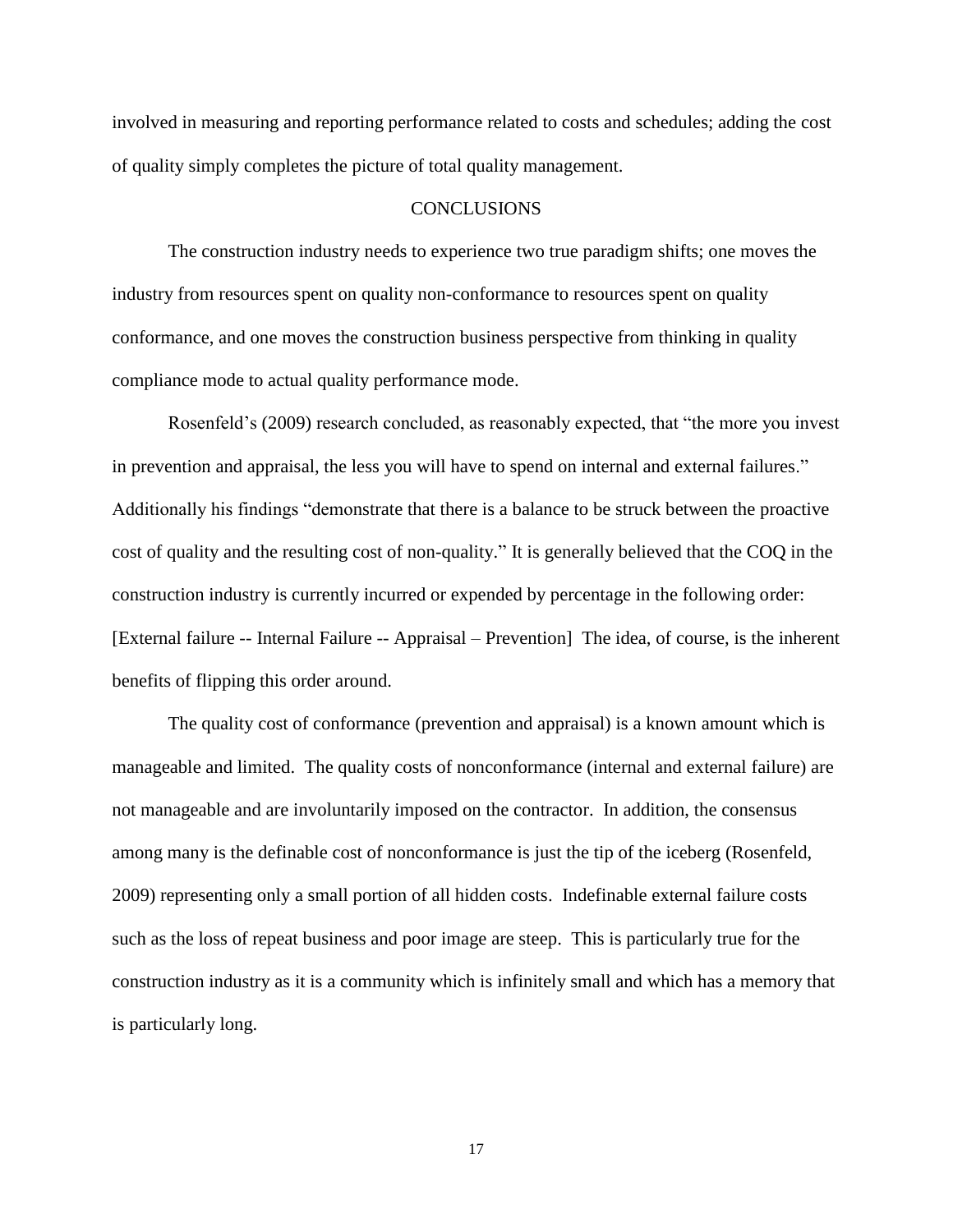One of the unique aspects of quality costs, unlike many other construction costs, is that management has the ability to significantly impact or nearly eliminate the nonconformance COQ if properly managed and controlled. Crosby says, "Quality is free, it's not a gift but free. What costs money are the un-quality things – all the actions that involve not doing jobs right the first time" (Crosby, 1980, p.1).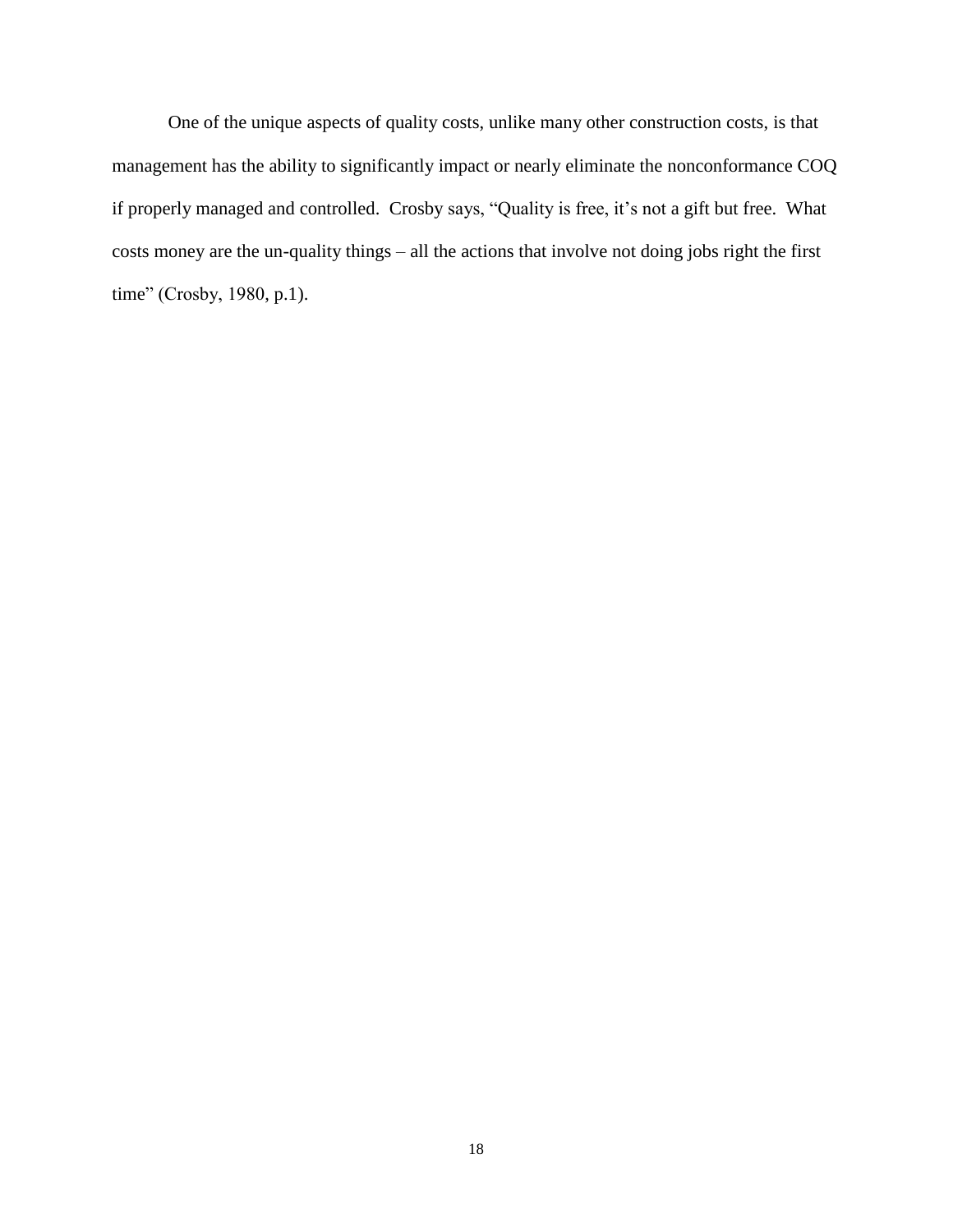#### REFERENCES

- Arditi, D., & Lee, D.-E. (2003). *Assessing the corporate service quality performance of designbuild contractors using quality function deployment. Construction Management and Economics*, 21(2), 175-185.
- Atkinson, G. (1987). *A century of defects.* **Building**, June 1987, 252, 54-55.
- Burati, J. & Farrington, J. (1987). *Cost of quality deviations in design and construction.* **Report to the Construction Industry Institute,** University of Texas at Austin, Austin, Texas.
- Bureau of Economic Analysis (BEA) (2009). *Gross domestic product by industry in current*  dollars. <http://bea.gov/industry/gpotables/gpo\_action.cfm?anon=106467&table> (Visited September 25, 2009)
- Campanella, J. (1999). *Principles of quality costs: Principle, implementation, and use.* **Quality Press**, Milwaukee, American Society for Quality, Milwaukee.
- Cokins, G. (2007). *Quality management*. **Quality management. skills & knowledge of cost engineering. 5th Edition Revised.** A Product of the Education Board of AACE International. Morgantown, WV; AACE International.
- Construction Industry Institute (CII) (2005). *The field rework index: Early warning for field rework and cost growth*. **CII RS153-1** *(May)*, The University of Texas at Austin, Austin, Texas.
- Crosby, P. (1980). *Quality is free: The art of making quality certain*. New York: McGraw-Hill, Inc.
- Deming, W.E. (1986). *Out of crisis*. MIT CAES, Cambridge, Mass.
- Freund, R. A. (1995) *Definitions and basic quality concepts*, **Journal of Quality Technology,** January, 1985, 17 (1), 51-56.
- Guralnik, C.B., ed. (1984) **Webster's New World Dictionary**, 2nd ed., Warner Books, Inc., New York, p.488.
- Ireland, L. (1991). *Quality management for project and programs.* **Project Management Institute**, Newton Square, PA.
- Juran, J. (1999). *Quality control handbook (5th ed.)*. McGraw-Hill, New York.
- Kuprenas, J. A. (2008). *Influence of quality on construction costs*. **AACE International Transactions**: AACE International.